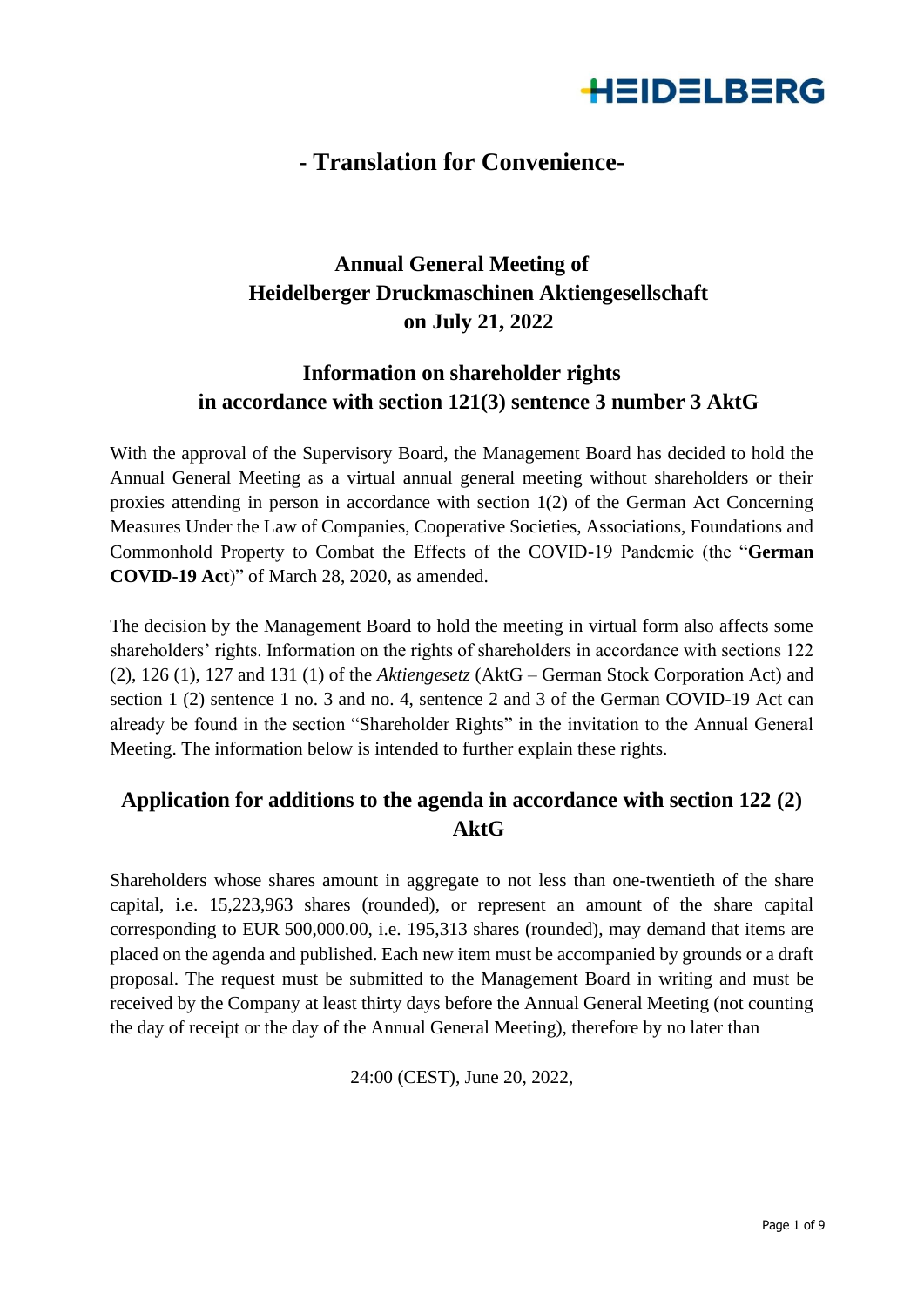

Shareholders are requested to send any requests for additions to the following address:

Heidelberger Druckmaschinen Aktiengesellschaft Management Board HV-Büro (LD-CG) Gutenbergring 69168 Wiesloch, Germany

The petitioners must furnish evidence that they have been the holders of the shares for at least 90 days prior to the date of receipt of the request and will continue to hold the shares until a decision on the petition is rendered by the Management Board, whereby section 70 AktG applies in calculating the length of share ownership. Section 121 (7) AktG applies analogously to the calculation of the time period.

Immediately after the request has been received, additions to the agenda requiring announcement are published in the German Federal Gazette and supplied to other such media that may be assumed to distribute the information across the entire European Union. They will also be announced on the Internet at

#### www.heidelberg.com/hauptversammlung

and communicated in accordance with section 125 AktG.

### **The provisions of the German Stock Corporation Act on which these shareholder rights are based are as follows:**

Section 122 AktG – Calling of a meeting at the request of a minority (excerpt)

- "(1) The annual general meeting shall be called if shareholders, whose holding in aggregate equals or exceeds one-twentieth of the share capital, request such meeting in writing, stating the purpose and the grounds for such meeting; such request shall be addressed to the management board. The articles may provide that the right to request an annual general meeting shall require another form or the holding of a lower proportion of the share capital. The petitioners must furnish evidence that they have been the holders of the shares for at least 90 days prior to the date of receipt of the request and will continue to hold the shares until a decision on the petition is rendered by the management board. Section 121 (7) applies analogously.
- (2) In the same manner, shareholders whose combined shareholdings amount to onetwentieth of the share capital or a pro rata share of  $\epsilon$  500,000 can request that items be added to the agenda and announced. Each new item must be accompanied by grounds or a draft proposal. The request in the sense of sentence 1 shall be provided to the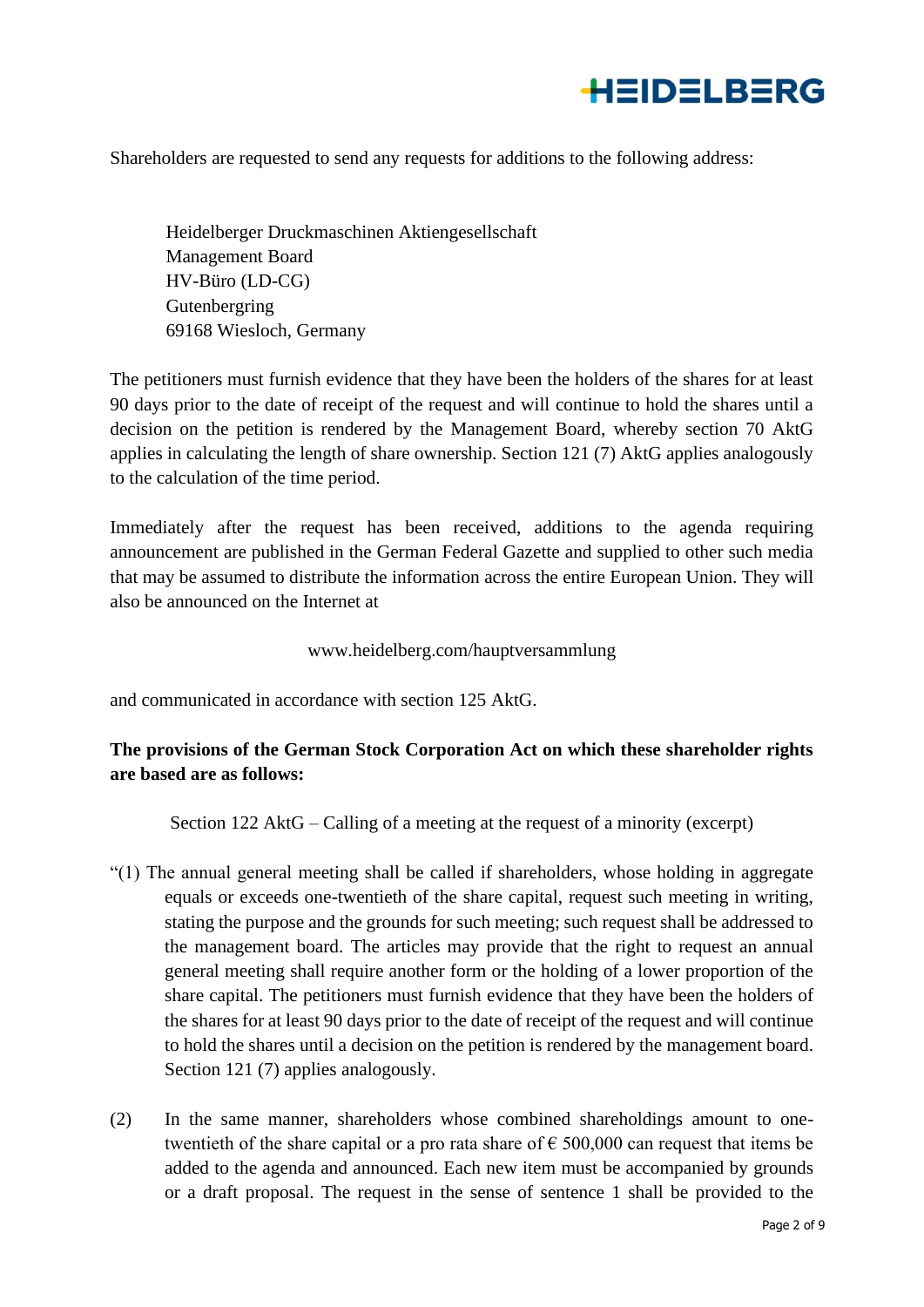

company at least 24 days, or in the case of listed companies at least 30 days, prior to the meeting; the day of receipt shall not be included in this calculation." […]

#### Section 121 AktG – General (excerpt)

"(7) In respect to periods of time and fixed dates which are counted back from the meeting, the day of the meeting is not to be included. Shifting from a Sunday, a Saturday or a public holiday to the next preceding or subsequent work day is not permissible. Sections 187 to 193 of the *Bürgerliches Gesetzbuch* (BGB – German Civil Code) do not apply accordingly. For non-listed companies, the articles of association may determine a different calculation of the periods of time."

#### Section 70 AktG

"If the exercise of rights arising from a share requires that the shareholder has been the holder of the share for a certain period of time, the right to demand transfer of title from a credit institution, a financial services institution, a securities institution or an enterprise operating in accordance with section  $53(1)$  sentence 1 or section  $53b(1)$  sentence 1 or (7) of the *Kreditwesengesetz* (KWG – German Banking Act) shall be deemed equivalent to ownership. The length of share ownership of a legal predecessor is attributed to a shareholder if he or she has received the shares at no charge, from a trustee, as a full legal succession, in the case of the liquidation of a community, or in case of the transfer of portfolios in accordance with section 13 of the *Versicherungsaufsichtsgesetz* (German Insurance Supervision Act) or section 14 of the *Gesetz über Bausparkassen* (Law on German Building Societies)."

### **Counter-motions and nominations by shareholders in accordance with sections 126 (1), 127 AktG in conjunction with section 1 (2) sentence 3 of the German COVID-19 Act**

Shareholders can send the Company counter-motions against proposals by the Management Board and/or the Supervisory Board regarding a certain item of business set out in the agenda and nominations of candidates for the Supervisory Board and/or for auditors of the annual accounts. Counter-motions and nominations by shareholders in accordance with sections 126 (1), 127 AktG must be sent exclusively to the following address:

Heidelberger Druckmaschinen Aktiengesellschaft HV-Büro (LD-CG) Gutenbergring 69168 Wiesloch, Germany E-mail: hv2022@heidelberg.com

 $\lceil$ ...]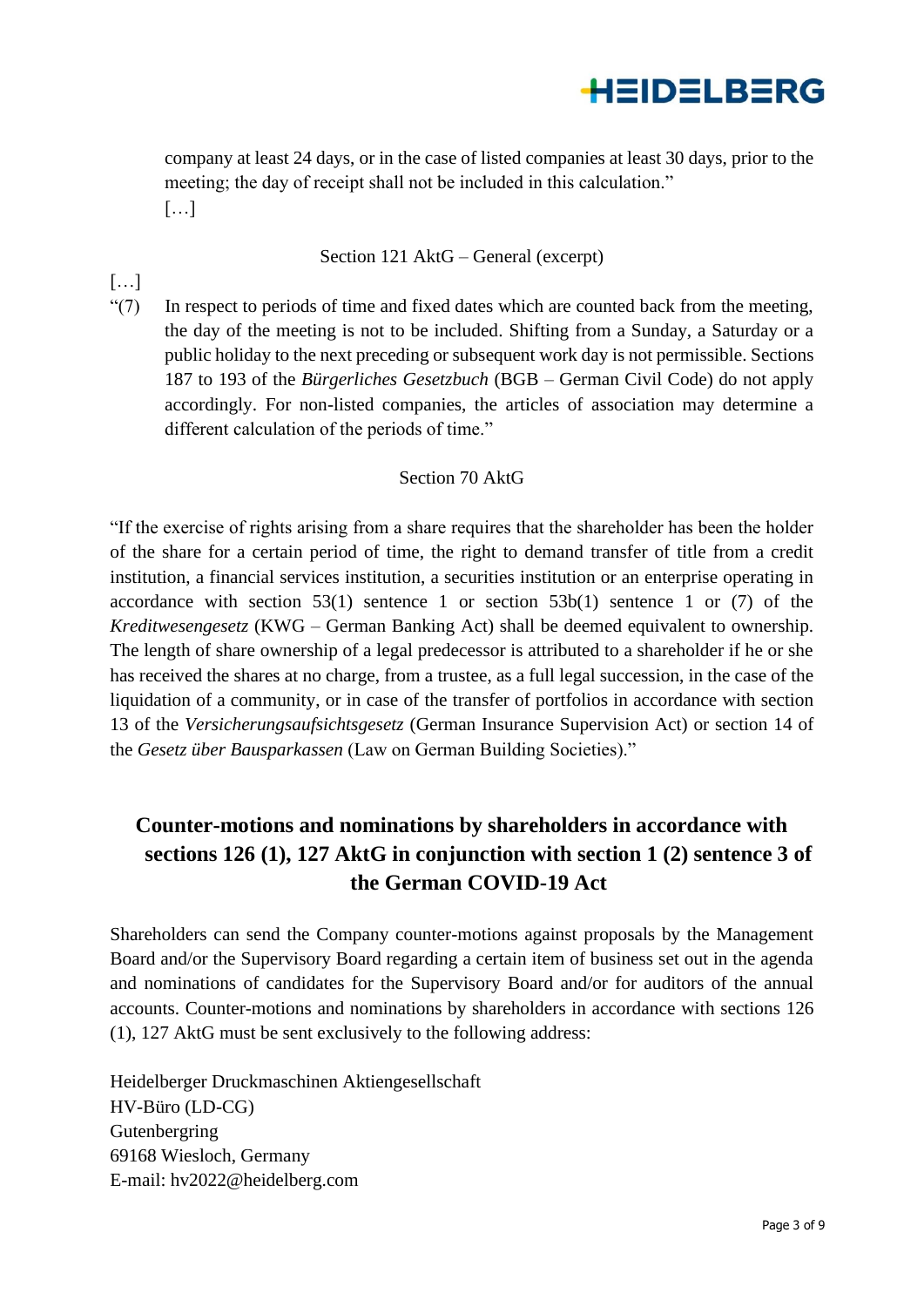

The Company will publish counter-motions in accordance with section 126 (1) AktG, including the name of the shareholder, any grounds and any position taken by the management, on the Company's website at

#### www.heidelberg.com/hauptversammlung

if the counter-motions are received, as the case may be with grounds, at least 14 days before the Annual General Meeting (not counting the day of the Annual General Meeting or the day of receipt), therefore by no later than

#### 24:00 (CEST), July 6, 2022,

at the address stated above. Motions submitted to any other address will not be taken into account. The Company can choose not to publish a counter-motion under the conditions set out in section 126 (2) AktG. The statement of grounds for a counter-motion does not have to be published if it exceeds 5,000 characters. In accordance with section 127 AktG, the above sentences apply accordingly to nominations by shareholders of candidates for the Supervisory Board and/or for auditors of the annual accounts. In addition to the cases specified in section 126 (2) AktG, nominations by shareholders also do not have to be published if the nomination does not contain the name, occupation and place of residence of the proposed candidate. Nominations for the election of Supervisory Board members also do not have to be published if the nomination does not contain information on their membership in other statutory supervisory boards.

As stipulated by section 1 (2) sentence 3 of the German COVID-19 Act, counter-motions and/or nominations submitted in due form and time in accordance with the above provisions pursuant to sections 126, 127 AktG and published by the Company will be treated as if they had been submitted at the Annual General Meeting provided that the shareholder submitting the motion or nomination is properly authorized to do so and has registered for the Annual General Meeting.

#### **The statutory regulations on which these shareholder rights are based are as follows:**

Section 126 AktG – Motions by shareholders

"(1) Motions by shareholders together with the shareholder's name, the grounds, and any position taken by the management shall be made available to the persons entitled pursuant to section 125 (1) to (3) under the conditions stated therein if at least 14 days before the meeting the shareholder sends to the company at the address indicated in the notice convening the meeting a counter-motion with grounds counter to a proposal of the management board and supervisory board as to an item on the agenda. The date on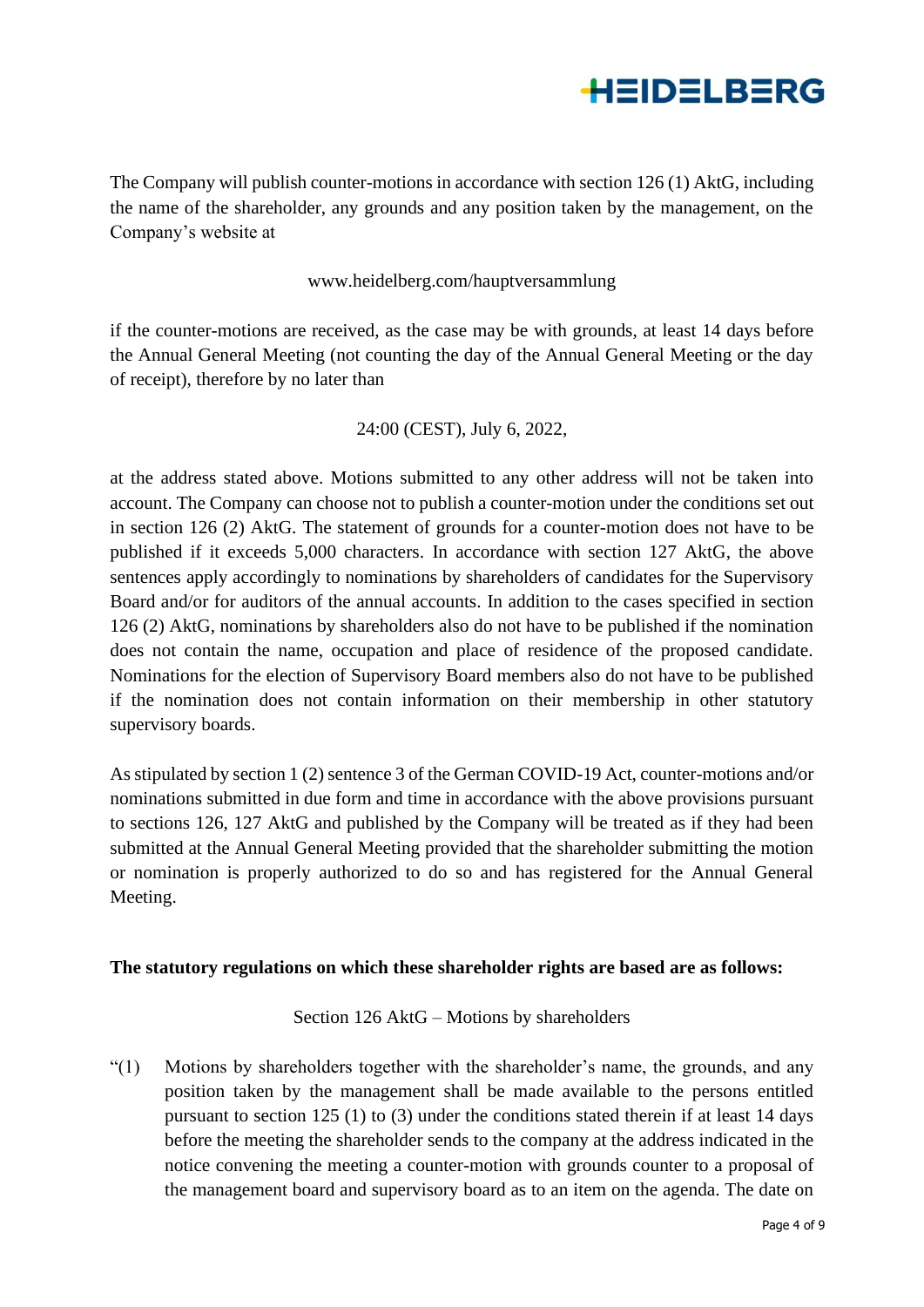

which the counter-motion is received shall not be included in calculating the period. In the case of listed companies, access shall be provided via the company's Internet page. Section 125 (3) applies with the corresponding changes.

- (2) A counter-motion and the grounds for this need not be made available, if
	- 1. the management board would by reason of such communication become criminally liable
	- 2. the counter-motion would result in a resolution of the shareholders' meeting which would be illegal or would violate the articles of association
	- 3. the grounds contain statements which are manifestly false or misleading in material respects or which are libelous
	- 4. a counter-motion of such shareholder based on the same facts has already been communicated with respect to a shareholders' meeting of the company pursuant to section 125
	- 5. the same counter-motion of such shareholder on essentially identical grounds has already been communicated pursuant to section 125 to at least two shareholders' meetings of the company within the past five years and at such shareholders' meetings less than one-twentieth of the share capital represented has voted in favor of such counter-motion
	- 6. the shareholder indicates that he or she will neither attend nor be represented at the shareholders' meeting, or
	- 7. within the past two years at two shareholders' meetings the shareholder has failed to make or cause to be made on his or her behalf a counter-motion communicated by him or her.

The statement of the grounds need not be communicated if it exceeds 5,000 characters.

(3) If several shareholders make counter-motions for resolution in respect of the same subject matter, the management board may combine such counter-motions and the respective statements of the grounds."

Section 127 AktG – Nominations by shareholders

"Section 126 shall apply analogously to a nomination by a shareholder for the election of a member of the supervisory board or auditors of the annual accounts. Such nomination need not be supported by a statement of the grounds for this. The management board is also not required to communicate such nomination if it fails to contain the particulars required by section 124 (3) sentence 4 and section 125 (1) sentence 5. The management board shall supplement the nomination of a shareholder for the election of supervisory board members of listed companies which are subject to the *Mitbestimmungsgesetz* (German Co-determination Act), the *Montan-Mitbestimmungsgesetz* (German Coal and Steel Co-determination Act) or the *Mitbestimmungsergänzungsgesetz* (German Supplemental Co-determination Act) with the following information:

1. reference to the requirements of section 96 (2),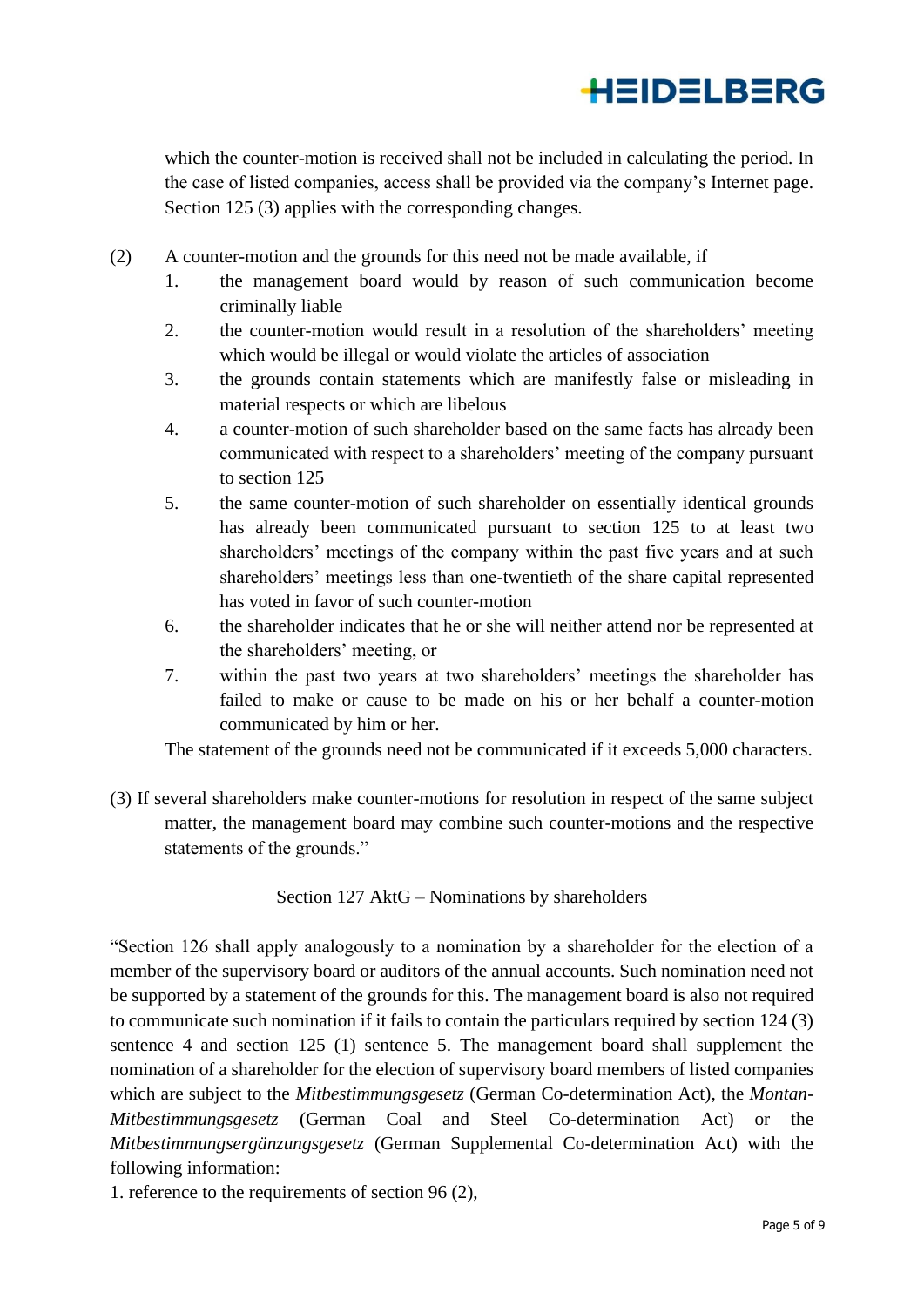

2. an indication of whether an objection against overall compliance in accordance with section 96 (2) sentence 3 was raised, and

3. information about the number of seats in the supervisory board that must be held by woman and men respectively in order to comply with the minimum participation requirement in accordance with section 96 (2) sentence 1."

Section 124 AktG – Publication of requests for additions, resolution proposals (excerpt)

"(3) […] The nomination of members of the supervisory board or auditors shall state their name, occupation, and place of residence. […]"

Section 125 – Notifications for shareholders and to supervisory board members (excerpt)

"(1)  $\left[ \ldots \right]$  For companies whose shares are listed on a stock exchange, the nomination of members to the supervisory board shall include information on the membership of such nominees in other statutory supervisory boards, as well as their membership in comparable governing bodies of domestic and foreign companies. […]"

Section 1 of the German COVID-19 Act (excerpt)

"(2)[…] Motions and/or nominations by shareholders that are required to be announced in accordance with section 126 or section 127 AktG will be treated as if they had been submitted at the Annual General Meeting provided that the shareholder submitting the motion or nomination is properly authorized to do so and has registered for the Annual General Meeting. [...]"

## **The right of shareholders to receive information under section 131 (1) AktG and to ask questions in accordance with section 1 (2) sentence 1 no. 3, sentence 2 of the German COVID-19 Act**

Shareholders who have registered for the Annual General Meeting in due form and time in accordance with the above provisions and have provided evidence of their shareholdings have the right to ask questions by means of electronic communications in accordance with section 1(2) sentence 1 no. 3 of the German COVID-19 Act. The Management Board will decide how to answer questions at its due discretion. Questions in foreign languages will be disregarded.

With the approval of the Supervisory Board, the Management Board has resolved, in accordance with section 1 (2) sentence 2 of the German COVID-19 Act that any questions must be submitted online at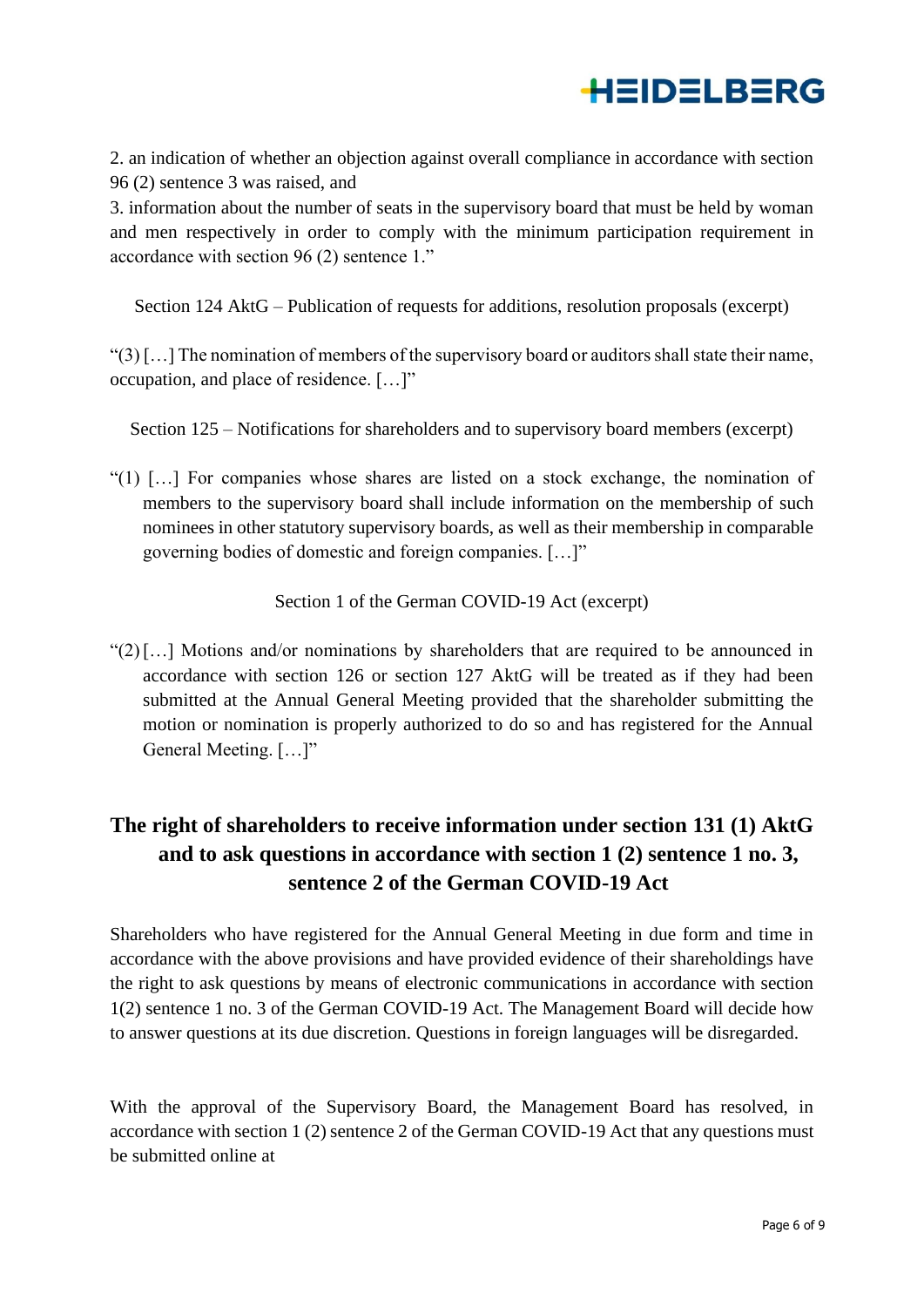

#### www.heidelberg.com/hauptversammlung

to the Company no later than one day before the Annual General Meeting (not counting the day of the Annual General Meeting), i.e. by no later than

#### 24:00 (CEST) on Tuesday, July 19, 2022.

Questions received later than this will not be considered. The access data for the online system will be sent with the access card. Questions can also no longer be asked during the virtual Annual General Meeting. Moreover, shareholders are not entitled to any right to request information orally from the Management Board in accordance with section 131(1) and (4) or section 293g(3) AktG at the virtual Annual General Meeting.

Questions will be answered in the audio-visual stream of the virtual Annual General Meeting. When answering questions during the virtual Annual General Meeting, the name of the person asking the question will only be disclosed (to the extent that questions are answered individually) if this person consents to their name being disclosed when sending the question. The Company reserves the right to answer frequently asked questions on its website.

#### **The statutory regulations on which these shareholder rights are based are as follows:**

Section 1 of the German COVID-19 Act (excerpt)

 $[...]$ 

"(2) The management board can decide that the meeting will be held as a virtual annual general meeting without shareholders or their proxies physically present, if

[…]

3. shareholders are given the right to ask questions by means of electronic communication,

[…]

The management board will decide how to answer questions at its due discretion; it can also stipulate that questions must be submitted by means of electronic communication no later than one day before the meeting.

[…]

(6) The decisions of the management board in accordance with (1) to (5) require the approval of the supervisory board. In derogation from section 108 (4) AktG, the supervisory board can resolve its approval in writing, by telephone or in a similar manner without its members being physically present regardless of the regulations in the articles of association or the rules of procedure."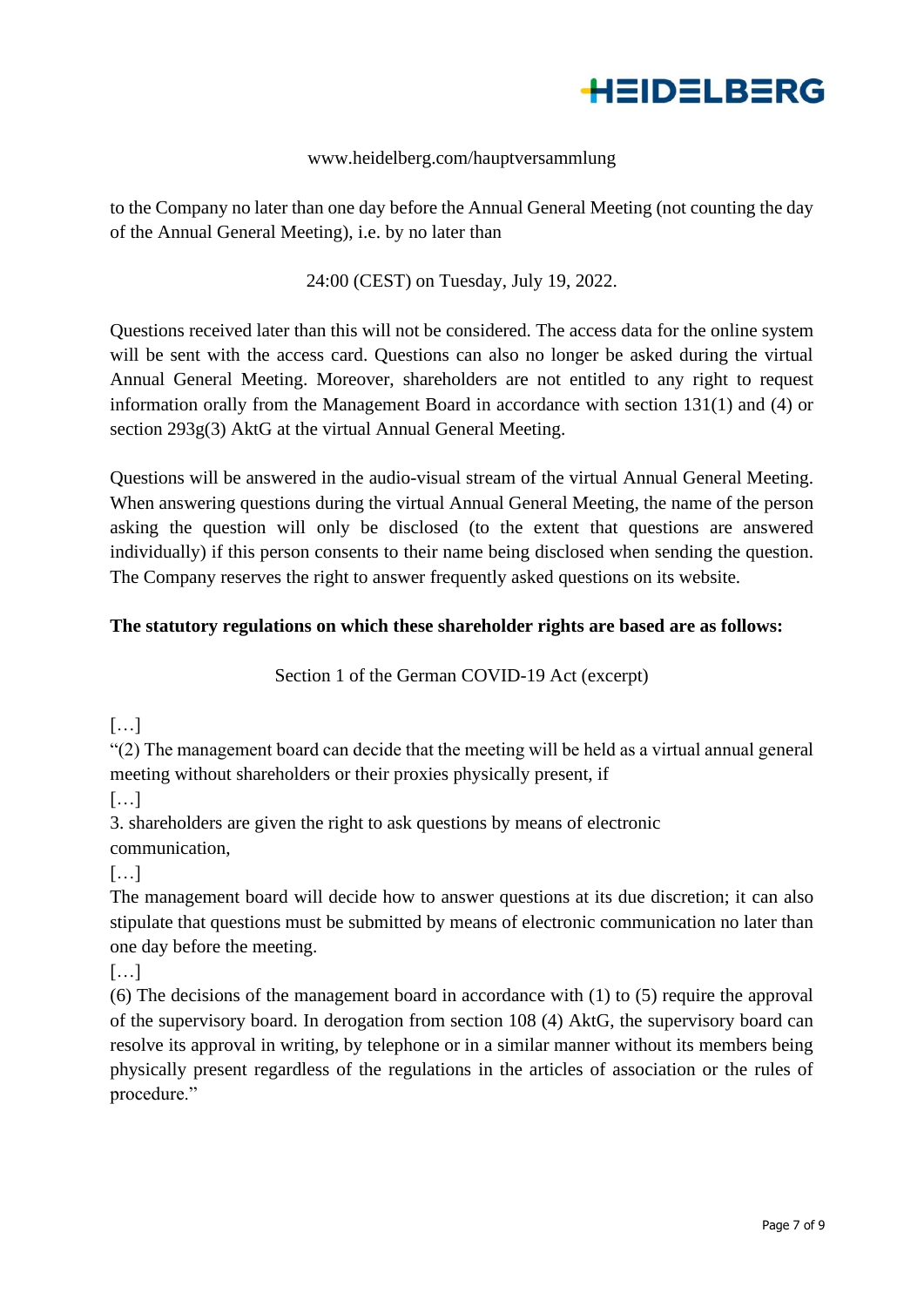

# **Option to object to a resolution of the Annual General Meeting electronically in accordance with section 1 (2) sentence 1 no. 4 of the German COVID-19 Act**

Waiving the requirement of attendance at the Annual General Meeting, shareholders or their proxies who have exercised their voting right on one or more resolutions of the Annual General Meeting are granted the option of declaring an objection to a resolution of the Annual General Meeting to be entered in the minutes of the notary by means of electronic communication. Such declarations are possible from the start of the Annual General Meeting until it is closed by the chairperson, exclusively using the online system at

www.heidelberg.com/hauptversammlung

#### **The statutory regulations on which these shareholder rights are based are as follows:**

Section 1 of the German COVID-19 Act (excerpt)

### $[\ldots]$

"(2) The management board can decide that the meeting will be held as a virtual annual general meeting without shareholders or their proxies physically present, if

[…]

4. Waiving the requirement of attendance at the annual general meeting, shareholders who have exercised their voting right in accordance with no. 2, in derogation from section 245 no. 1 AktG, are granted the option of objecting to a resolution of the annual general meeting.

[…]

(6) The decisions of the management board in accordance with (1) to (5) require the approval of the supervisory board. In derogation from section 108 (4) AktG, the supervisory board can resolve its approval in writing, by telephone or in a similar manner without its members being physically present regardless of the regulations in the articles of association or the rules of procedure."

Section 245 AktG – Authority to bring an action for avoidance (excerpt)

"The following shall have authority to bring an action for avoidance:

1. Any shareholder attending the annual general meeting, provided he or she has purchased the shares of stock already prior to the agenda having been published by notice and provided he or she raised an objection concerning the resolution and had it recorded in the minutes;  $[\dots]$ "